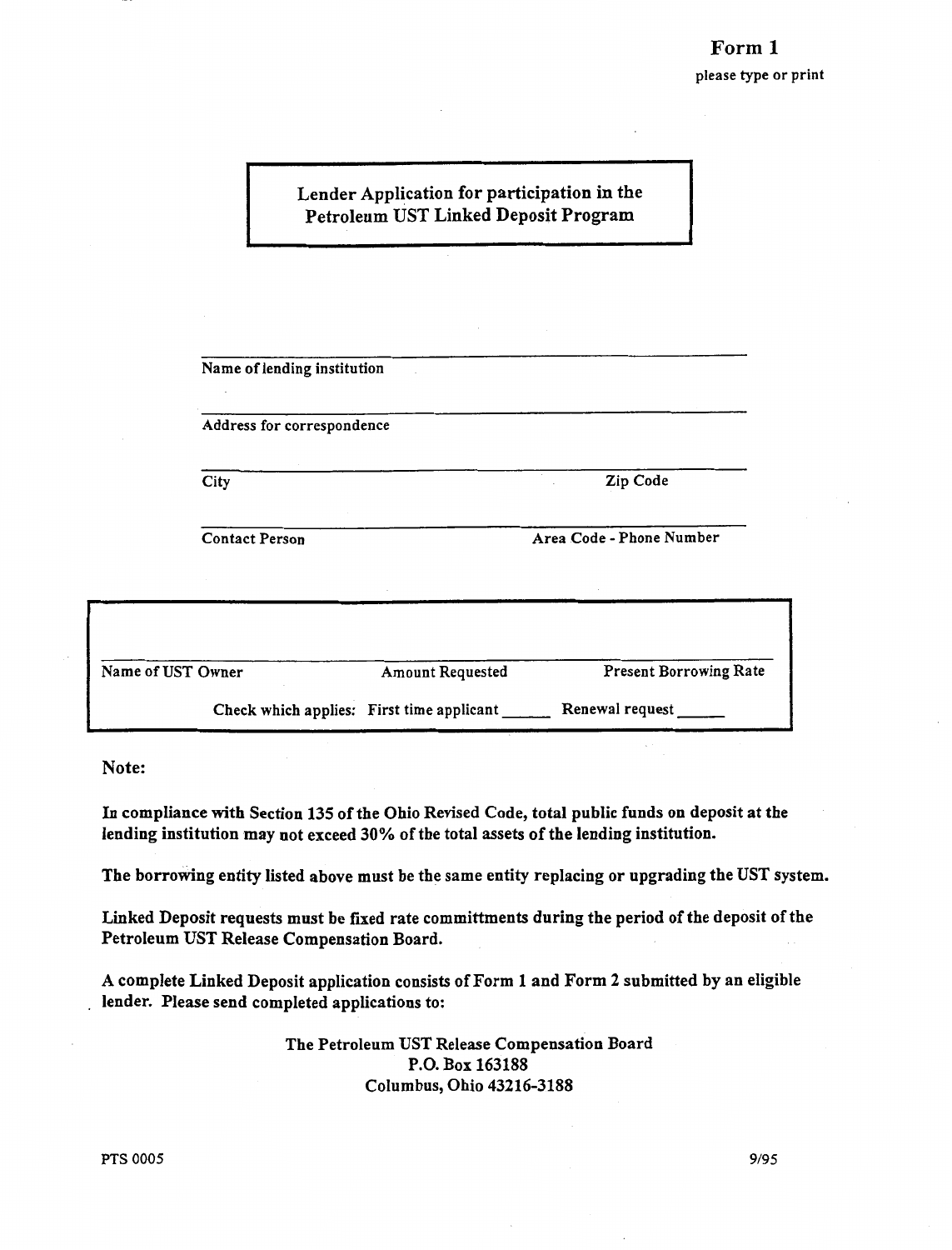## PETROLEUM UST BOARD LINKED DEPOSITS

Employment Impact Statement

 $\hat{\mathcal{A}}$ 

|  | A. Name, Address and Telephone of UST Owner/Applicant: |  |  |  |  |  |
|--|--------------------------------------------------------|--|--|--|--|--|
|--|--------------------------------------------------------|--|--|--|--|--|

| <u> 1980 - Januar Alexandri, manazar amerikan dan berasal dalam pengaran dalam pengaran dalam pengaran dalam penga</u> |     |    |  |
|------------------------------------------------------------------------------------------------------------------------|-----|----|--|
|                                                                                                                        |     |    |  |
| (area code)                                                                                                            |     |    |  |
| Business Name, Address and Telephone of UST Site:<br>(Where funds will be used)                                        |     |    |  |
|                                                                                                                        |     |    |  |
|                                                                                                                        |     |    |  |
|                                                                                                                        |     |    |  |
|                                                                                                                        |     |    |  |
| (area code)                                                                                                            |     |    |  |
|                                                                                                                        |     |    |  |
|                                                                                                                        |     |    |  |
| Does the UST owner hold title to the real property on which the USTs are located? yes _____ no ___                     |     |    |  |
| <b>Business Data</b><br><b>B.</b>                                                                                      |     |    |  |
|                                                                                                                        | Yes | No |  |
| 1) Is the business headquartered in Ohio?                                                                              |     |    |  |
| 2) Does the owner own six or fewer petroleum USTs<br>exclusively in Ohio?                                              |     |    |  |
| 3) Is the business organized for profit?                                                                               |     |    |  |
| 4) Does the business employ less than fifty persons and have a<br>total annual revenue of two million dollars or less? |     |    |  |

Note: If the answer is NO to any of the above questions, the UST owner is not eligible for the PUSTRCB Linked Deposit Program.

 $\bar{z}$ 

 $\mathbb{R}^3$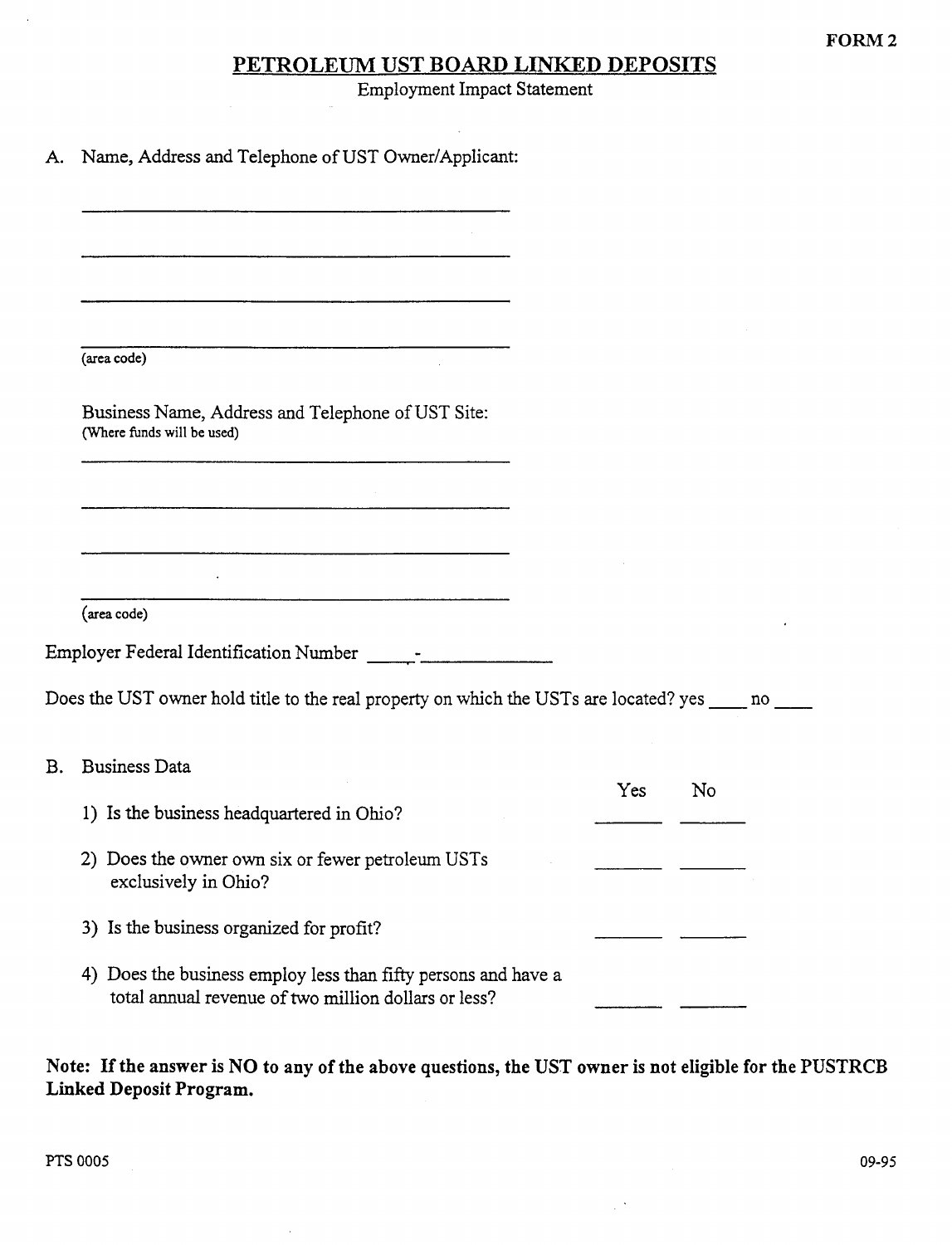- 5) Indicate the intended use of the funds:
	- a) UST replacement \_\_\_\_\_\_\_\_\_\_\_\_\_\_\_\_
	- b) UST upgrade \_\_\_\_\_\_\_\_\_\_\_\_\_\_\_\_\_\_\_
	- c) combination of both  $\_\_$
- 6) List below the volume, storage use, and year installed of each UST the applicant currently owns:

|                                                                                                                            | $UST_1$                                    | UST2                                       | UST3 | UST4 | UST <sub>5</sub>                                                                     | <b>UST 6</b> |  |  |
|----------------------------------------------------------------------------------------------------------------------------|--------------------------------------------|--------------------------------------------|------|------|--------------------------------------------------------------------------------------|--------------|--|--|
| Volume                                                                                                                     |                                            |                                            |      |      |                                                                                      |              |  |  |
| Storage Use/<br>Product                                                                                                    |                                            | $\frac{1}{2}$                              |      |      |                                                                                      |              |  |  |
| Year Installed ______<br>(? if unknown)                                                                                    |                                            |                                            |      |      |                                                                                      |              |  |  |
| Intended Use of Loan (check what applies to each tank)                                                                     |                                            |                                            |      |      |                                                                                      |              |  |  |
| Replacement ________                                                                                                       |                                            | <u> 1999 - Alban III, primeir a popula</u> |      |      |                                                                                      |              |  |  |
| Upgrade                                                                                                                    | <u> 1989 - Alban III, primeir a popula</u> | <u> 1990 - Jan Jawa</u>                    |      |      |                                                                                      |              |  |  |
| No Action                                                                                                                  |                                            | <u> a shekara ta 1999 a shekara t</u>      |      |      |                                                                                      |              |  |  |
| $\mathbf{C}$ .                                                                                                             | <b>Employment Data</b>                     |                                            |      |      |                                                                                      |              |  |  |
|                                                                                                                            |                                            |                                            |      |      | 1) Number of jobs at the time of application: Full time __________ Part Time _______ |              |  |  |
| Number of jobs saved: Full time__________ Part time______<br>(2)                                                           |                                            |                                            |      |      |                                                                                      |              |  |  |
| 3)                                                                                                                         |                                            |                                            |      |      |                                                                                      |              |  |  |
| 4)                                                                                                                         |                                            |                                            |      |      |                                                                                      |              |  |  |
| Please define the UST owner's business structure:<br>D.<br>i.e., Corporation_____ Partnership_____ Sole Proprietorship____ |                                            |                                            |      |      |                                                                                      |              |  |  |

E. Is the UST owner currently participating in any federal, state, or local programs designed to assist businesses? yes\_\_\_\_ no\_\_\_\_ (If yes, describe.)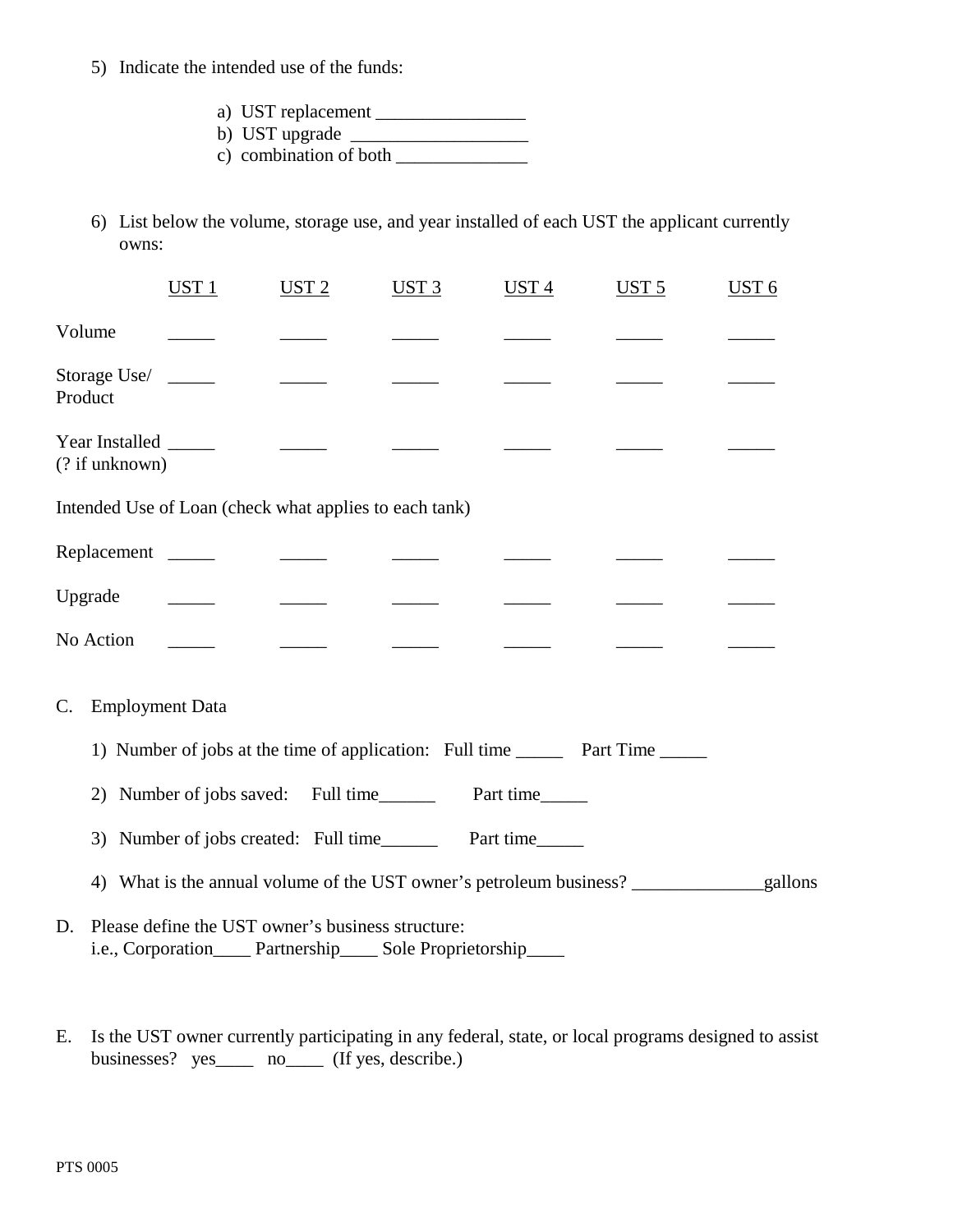F. Please describe the economic needs of the area in which the tanks to be upgraded or replaced are located.

G. Please describe the business' need for participation in the PUSTRCB Linked Deposit Program; how the linked deposit benefit will contribute to the business' ability to continue operations at present levels in an environmentally sound manner.

H. Please complete the following employment plan according to the time frames the UST owner estimates that the PUSTRCB Linked Deposit will save or create jobs.

| WITHIN    | Jobs<br>Saved | Jobs<br>Created |           | Jobs<br>Saved | Jobs<br>Created |
|-----------|---------------|-----------------|-----------|---------------|-----------------|
| 3 months  |               |                 | 15 months |               |                 |
| 6 months  |               |                 | 18 months |               |                 |
| 12 months |               |                 | 24 months |               |                 |

I. Is the application being made under the PUSTRCB Linked Deposit Program to refinance existing debt created by the upgrade or replacement of UST systems? Yes \_\_\_\_\_\_\_\_ No \_\_\_\_\_\_\_\_

If yes, please describe how the refinancing materially affects the ability of the UST owner to continue the employment plan under paragraph H above.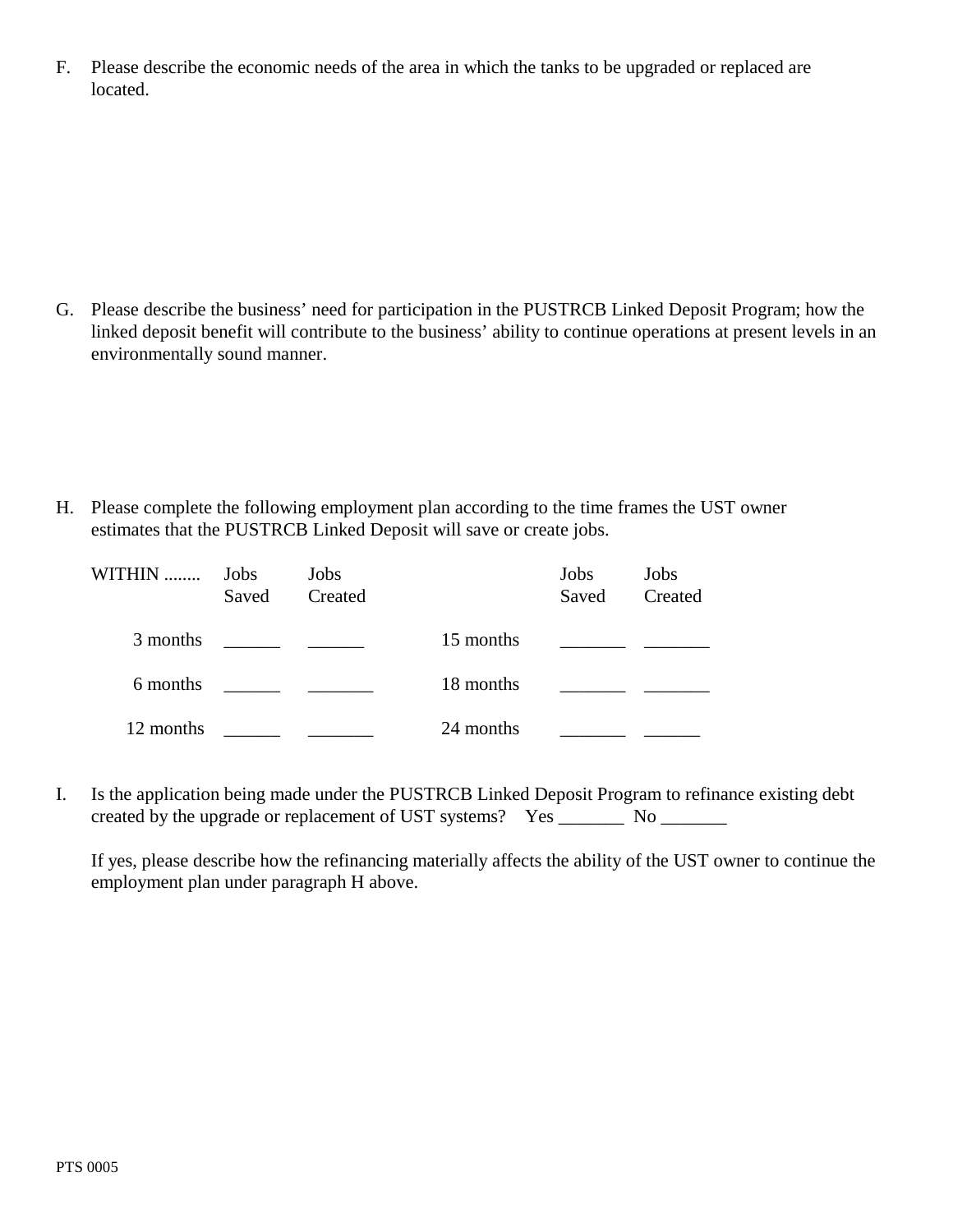J. Has the company participated in any other Federal, State or Local Government programs?  $Yes \_\_$  No  $\_\_$  (If yes, describe.)

K. If this is a renewal application, you must provide an explanation of how you have met your employment goals as projected in your original application. If you have not, explain the circumstances. Will the renewal contribute to the company's ability to employ? Explain.